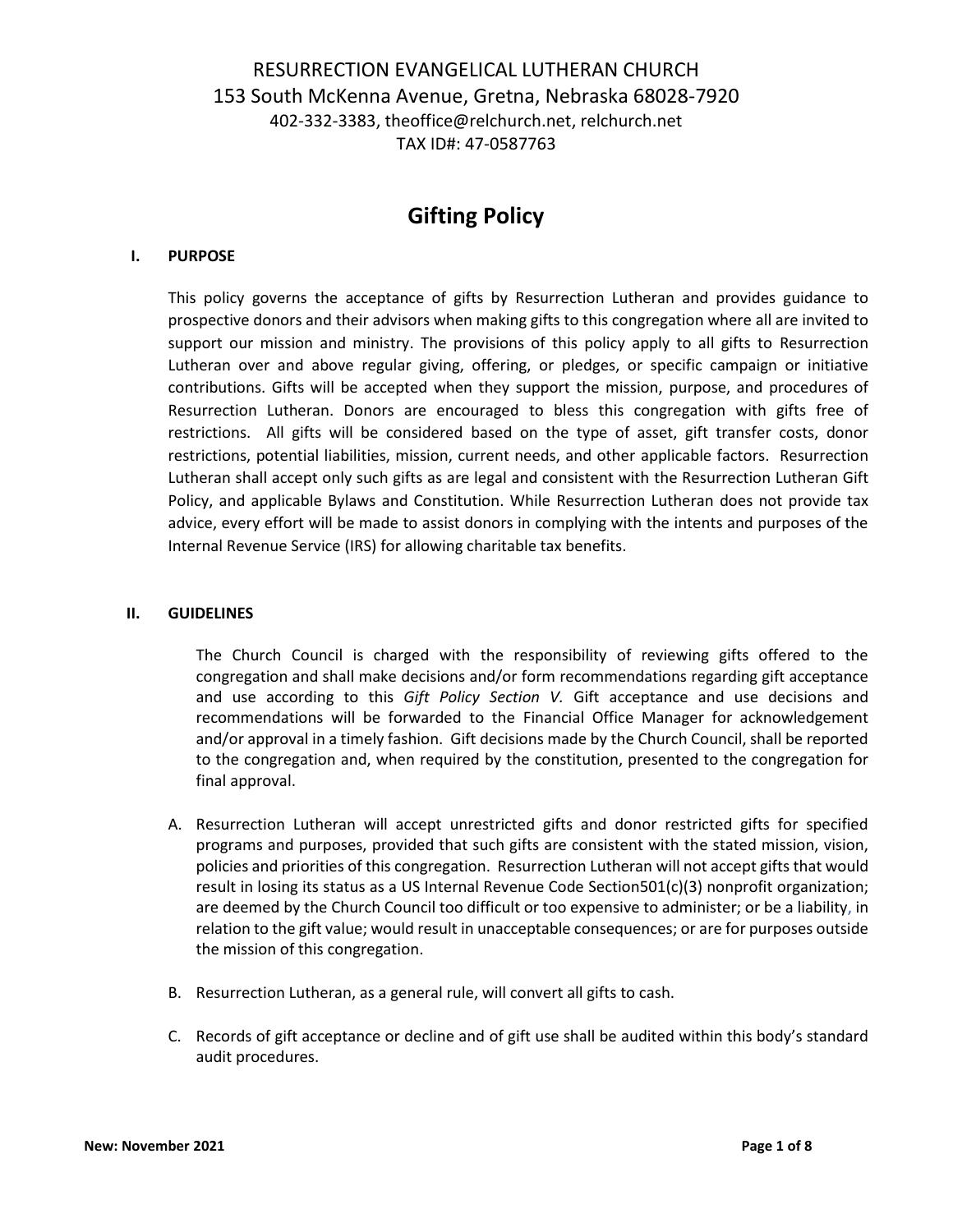- D. The Church Council shall complete a *Gift Worksheet* (see Exhibit A) to record the gift acceptance and use decisions.
- E. The Church Council shall offer appreciation for every donor's generosity, regardless of the decision to accept or decline the gift. Often that appreciation will begin with a verbal conversation with the donor or donor's estate but will be formalized through written notice sent by US Mail, or email with read receipt requested, and signed by the current Financial Officer Manager and Pastor or their designee.
- F. Recognition of the donor should not be a condition of the gift. The decision to provide acknowledgement and recognition for the gift will be the decision of the Church Council taking into consideration the desire of the donor and keeping with the standards and culture for the practice of appropriate gratitude for this congregation.
- G. If there are questions or concerns regarding any gift including the offer, acceptance, or use thereof, whether defined in this policy or not, the donor and/or the Church Council members are always encouraged to consult with Lutheran Giving or other related professional.

### **III. TYPES OF GIFTS CONSIDERED**

The following examples are intended to facilitate donation and acceptance of gifts offered, albeit not intended to represent an exclusive list of potential gifts nor review criteria.

- A. **Potential Gifts.** A variety of gifts can be shared with this congregation and donors are encouraged to inform the Church Council and/or Lutheran Giving of such gift plans whenever possible. Some gifts will be accepted outright, and other gifts will be reviewed on a case-by-case basis according to the constitution of this congregation. The Church Council may seek advice from attorneys, accountants, and other professionals in evaluating potential gifts. General categories of gifts include, but are not limited to:
	- a. **Cash.** Gifts of cash will be accepted and are welcomed.
	- b. **Beneficiary Designations.** Gifts of assets that transfer through beneficiary designation will be accepted. Types of beneficiary designation assets include, but are not limited to:
		- i. Bank and credit union accounts
		- ii. Bank accounts and investments of qualified or non-qualified status, including, but not limited to, annuities, mutual funds, and securities
		- iii. Charitable Gift Annuities
		- iv. Charitable Remainder Trusts
		- v. Charitable Lead Trusts
		- vi. Distribution Agreements
		- vii. Donor Advised Funds
		- viii. Endowments
		- ix. Life insurance policies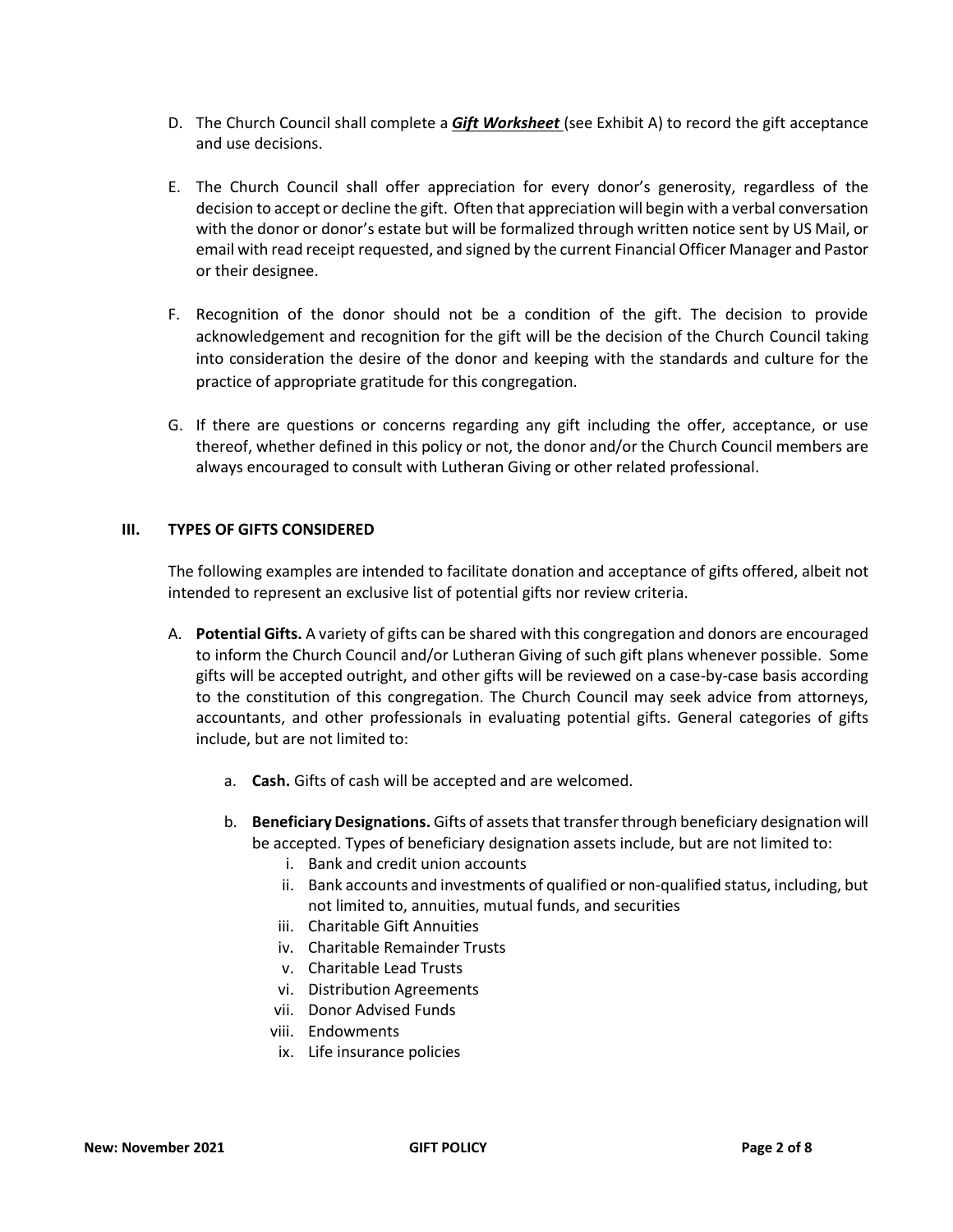*NOTE: Sample beneficiary designation language… "Resurrection Lutheran, a nonprofit organization located at 153 South McKenna Avenue, Gretna, Nebraska 68028-7920, Federal Tax ID #47-0587763, for general use and purpose."*

- c. **Marketable Securities.** Gifts of marketable securities will be accepted when transferred electronically to a congregation-owned brokerage account; or delivered physically with the transferor's endorsement or signed stock power (with appropriate signature guarantees) attached; or transferred through the ELCA Foundation. All marketable securities will be sold promptly upon receipt unless otherwise directed. In some cases, marketable securities may be restricted by applicable securities laws, the terms of the proposed gift, or other stipulations. Types of publicly and non-publicly traded marketable securities include, but are not limited to:
	- i. Bonds
	- ii. Master Limited Partnerships (MLP)
	- iii. Mutual Funds
	- iv. Real Estate Investment Trusts (REIT)
	- v. Stocks

*NOTE: Sample language when securities are transferred through the ELCA Foundation… "For Benefit Of: Resurrection Lutheran, a nonprofit organization located at 153 South McKenna Avenue, Gretna, Nebraska 68028-7920, Federal Tax ID #47-0587763."*

d. **Life Insurance.** Gifts of life insurance will be accepted when this congregation is named as the sole owner of the insurance policy and an agreement is reached regarding the responsibility for payment of current and future premiums due. If the premium payments are not paid, the congregation, as policy owner, reserves the right to surrender the policy in exchange for the cash value to avoid loan balance accruals.

*NOTE: Sample life insurance transfer of ownership language… "I transfer sole ownership of life insurance contract ( contract # ) to: Resurrection Lutheran, a nonprofit organization located at 153 South McKenna Avenue, Gretna, Nebraska 68028-7920, Federal Tax ID #47-0587763."*

- e. **Bequests.** Gifts in the form of a bequest will be considered on a case-by-case basis. Types of bequests include, but are not limited to:
	- i. Charitable Lead Trusts (CLT) or Charitable Remainder Trusts (CRT)
	- ii. Irrevocable Life Insurance Trusts (ILIT)
	- iii. Living or Revocable Trusts
	- iv. Testamentary Trusts or 'trust under will'
	- v. Wills

*NOTE: Sample bequest language… "I hereby give, devise and bequeath \_ten\_ percent (\_10\_%) of my total estate, to Resurrection Lutheran, a nonprofit organization located at 153 South McKenna Avenue, Gretna, Nebraska 68028-7920, Federal Tax ID #47- 0587763, for general use and purpose."*

f. **Real Estate.** Gifts of real estate will be considered on a case-by-case basis. The donor shall be required to present an appraisal that has been completed within the past 180 days to Resurrection Lutheran no more than 60 days prior to the real estate transfer (Ref. IRS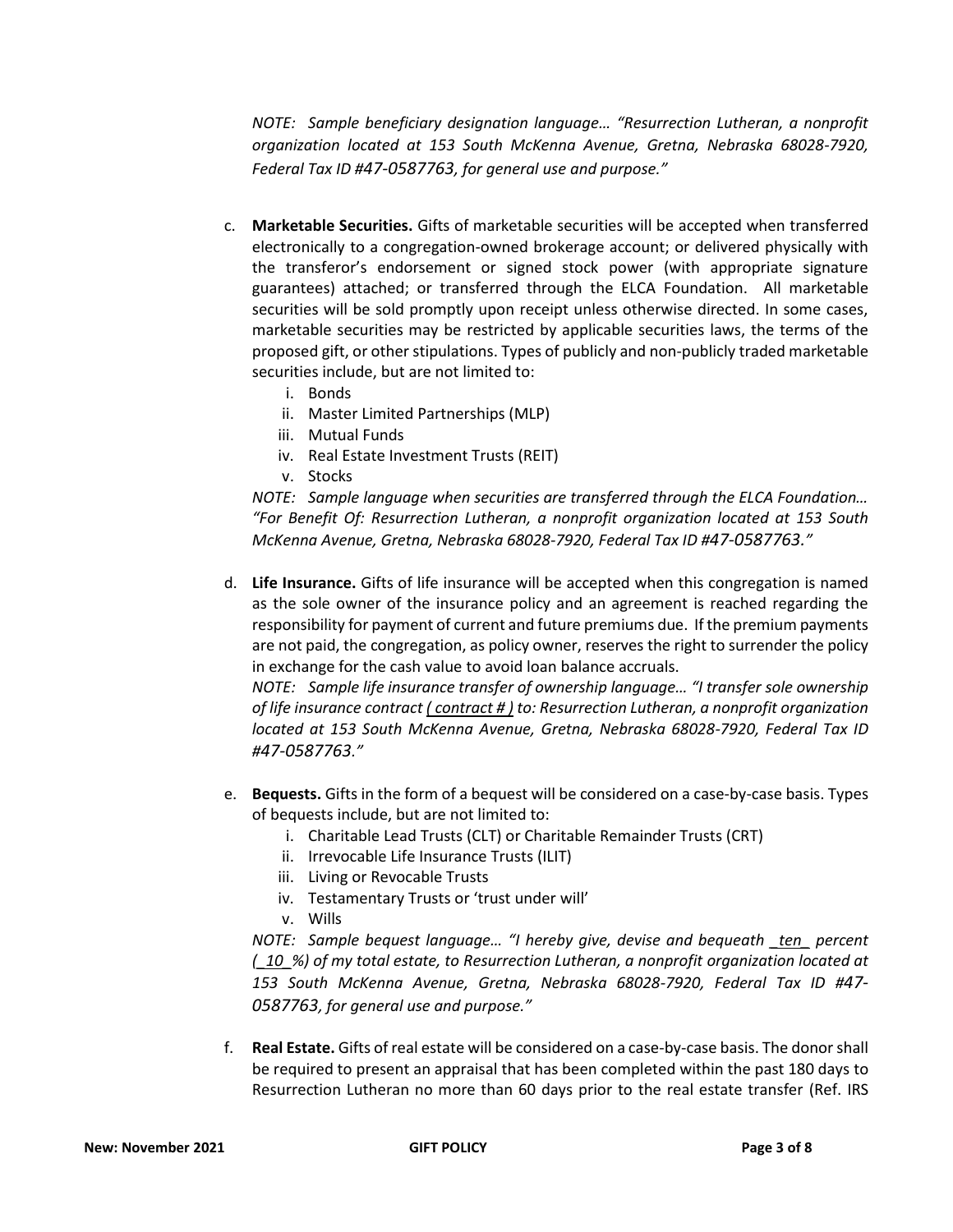Publication 561, under "Qualified Appraisal"). Prior to acceptance of any gift of real estate, this congregation may require an initial environmental review. In the event that the environmental review warrants additional investigation, this congregation may retain a qualified firm to conduct a comprehensive environmental audit. The donor shall be responsible for the costs of the appraisal and/or any environmental studies required as a result of the environmental review and/or audit. Types of real estate include, but are not limited to:

- i. Agricultural
- ii. Commercial
- iii. Residential
- iv. Undeveloped real estate
- g. **Remainder Interests in Property.** Gifts of a remainder interest in a personal residence, farm/ranch, or vacation property (excluding time share interests) will be considered on a case-by-case basis and shall be subject to the real estate provisions in this *Gift Policy Section III.f.* The donor or other occupants may continue to occupy the real property for the duration of their stated life or lives. Upon termination of the life interest, Resurrection Lutheran may use the property or reduce it to cash. Where this congregation receives a gift of a remainder interest, expenses for maintenance, real estate taxes, and any property indebtedness are to be paid by the donor or life tenant(s). Types of remainder interests include, but are not limited to:
	- i. Beneficiary Deeds
	- ii. Enhanced Life Estate Deeds (aka Lady Bird deeds)
	- iii. Life Estate Deeds
	- iv. Transfer on Death Deeds

*NOTE: Availability and types of remainder interests in property are defined by current state law.*

- h. **Closely held business interests.** Gifts of closely held business interests will be considered on a case-by-case basis and shall be subject to the real estate provisions in this *Gift Policy Section III.f.* Types of closely held business interests include, but are not limited to:
	- i. Limited Liability type organizations (LLC, LLP, etc.)
	- ii. Partnerships
	- iii. S-Corporations or shares
	- iv. C-Corporations or shares
	- v. Business options/warrants
- i. **Oil, Gas, and Mineral Interests and Royalties.** Gifts of oil, gas, or mineral interests and/or royalties will be considered on a case-by-case basis and shall be subject to the real estate provisions in this *Gift Policy Section III.f. NOTE: A working interest shall not be accepted.*
- j. **Agricultural Commodities.** Gifts of commodities from cash basis farmers (excluding crop share landlords), including gifts of grain (e.g. soybeans, corn, wheat, et al.), will be considered on a case-by-case basis and shall be subject to the real estate provisions in this *Gift Policy Section III.f.*, provided the gift is from unsold crop inventory with no sale commitment made prior to the gift. The donor must give up "dominion and control" of the commodity and cannot sell the grain and order the proceeds to be sent to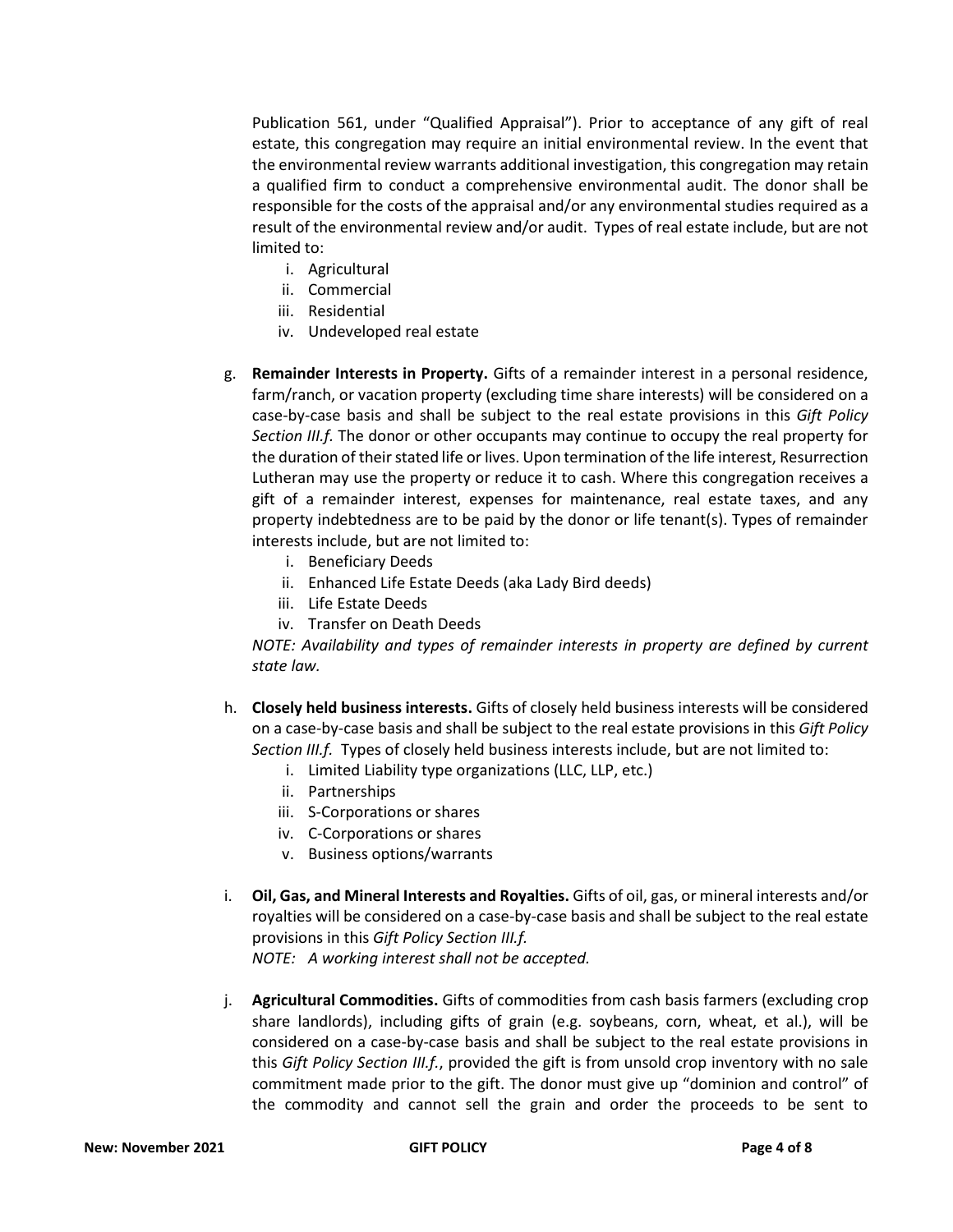Resurrection Lutheran. This congregation assumes risk after the transfer to include storage, transportation, and marketing costs as well as price risk. The transaction must be well documented to show Resurrection Lutheran as the owner (i.e., commodity is delivered and a warehouse receipt is executed to the congregation, or a notarized letter of transfer for crops stored on the farm).

- k. **Intellectual Property.** Gifts of intellectual property will be considered on a case-by-case basis. The donor and this congregation are encouraged to consult with an estate attorney/legal counsel before offering and/or accepting this gift. Types of intellectual property include, but are not limited to:
	- i. Copyrights
	- ii. Patents
	- iii. Trademarks
- l. **Tangible Personal Property.** Gifts of tangible personal property will be considered on a case-by-case basis.
- m. **In-Kind Donations.** Gifts of in-kind goods or services given by a business or business owner, or a donor willing to pay for such goods or services on behalf of Resurrection Lutheran, will be considered on a case-by-case basis. In-Kind donations will be acknowledged in writing by this congregation, but as per Internal Revenue Service (IRS) Guidelines, will not be valued by, nor provided a receipt for charitable contribution by this congregation.

### **B. Gift Review Criteria**

- Does the gift further the mission or help fulfill the purpose of this congregation?
- Is the gift easy to convert to cash, readily marketable, or are there restrictions on the use, display, or sale of the gift?
- Are there covenants, conditions, restrictions, reservations, easements, encumbrance, or other limitations associated with the gift?
- Are there any carrying costs (e.g. insurance, property or other taxes, mortgages, or notes), or maintenance expenses that outweigh the benefit of the gift?
- Does the environmental review or audit reflect that the property warrants additional investigation or otherwise requires remediation?
- Does the property have liabilities or other considerations that make receipt of the gift inappropriate?
- Any other criteria determined to be applicable by the Church Council.

### **IV. GIFT VALUATION**

**Gift Valuation.** Gifts of real estate and personal property, acquiring an independent assessment or appraisal shall be the responsibility of the donor or donor's estate. This may be facilitated by the Church Council to determine the comprehensive evaluation and impact of the gift. Appraisal of all non-cash gifts must take place within 60 days (Ref. IRS Publication 561 under "Qualified Appraisal"). NOTE: The ELCA Foundation can be a resource to help determine the necessary appraisal information.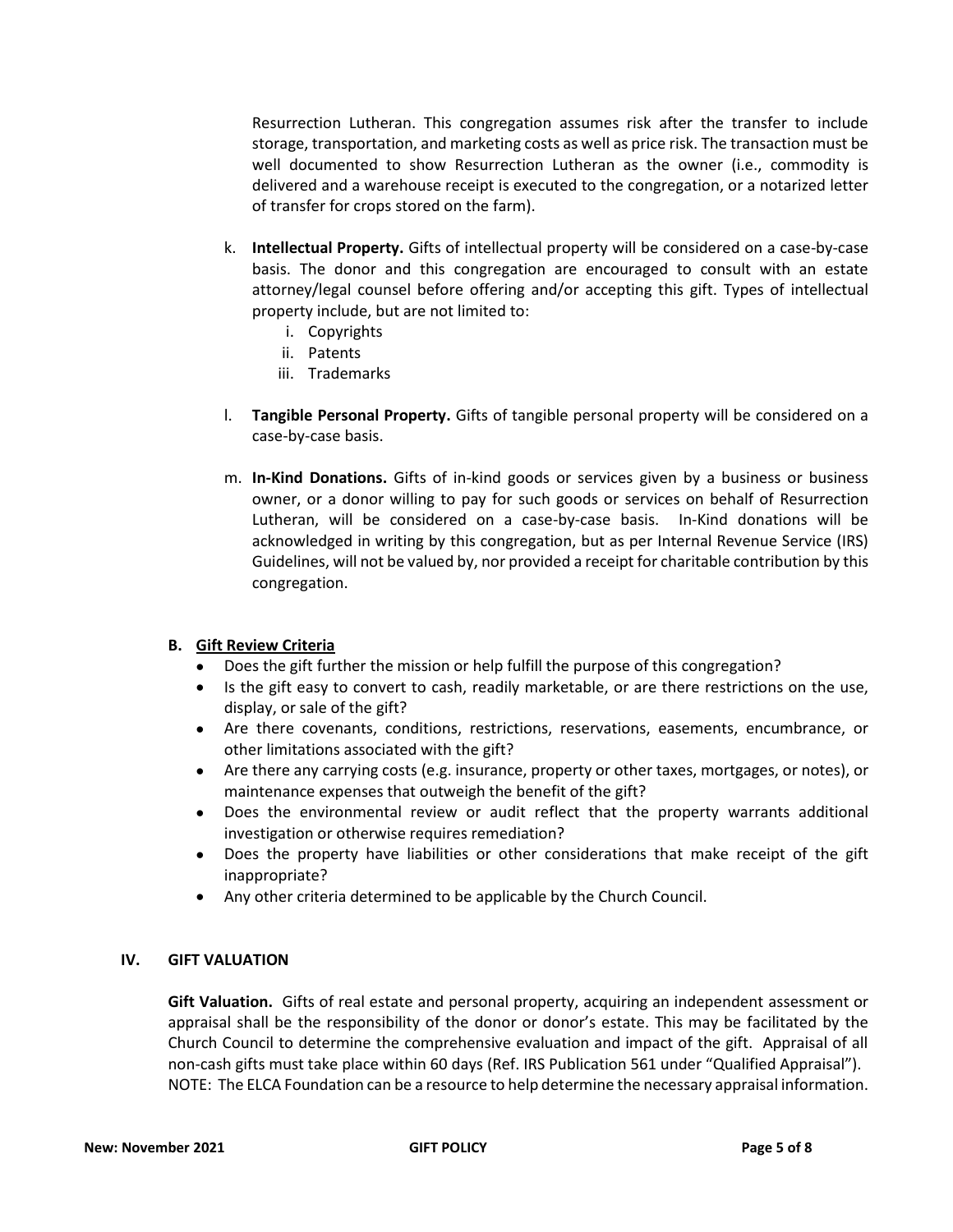### **V. USE OF UNRESTRICTED GIFTS**

An unrestricted gift is given without any stipulation for its use and is accepted to support the mission and ministry of Resurrection Lutheran. This *Gift Policy* defines two categories of unrestricted gifts and offers related protocols for each in an effort to honor the time and expertise held by the Church Council:

- a. Unrestricted gifts with a value less than ten-thousand dollars (\$10,000) shall have the acceptance and use decisions managed by the Church Council in accordance with this policy.
- b. Unrestricted gifts with value equal to or greater than ten-thousand dollars (\$10,000) shall have the acceptance and use decisions recommended by the Church Council in accordance with this policy.
	- **Step 1:** This congregation shall promptly offer a contribution of fifty percent (50%) of the total gift to the Endowment.
	- **Step 2:** This congregation shall promptly offer a contribution of twenty-five percent (25%) of the total gift to the Building fund.
	- **Step 3:** This congregation shall promptly offer a contribution of up to twenty-five percent (25%) of the total gift to the general operating budget to support ministry needs within our organization.

### **VI. USE OF RESTRICTED GIFTS AND GUIDELINES**

A restricted gift is given with specific stipulations for its use and is accepted to support the mission and ministry of this congregation through the donors defined restrictions. Gifts with specific donor defined restrictions will be considered on a case-by-case basis with the understanding that the funds are to be used as requested by the donor.

*NOTE: Donors may not direct the way a gift is invested or utilized by this congregation. In accordance with the Internal Revenue Service, donors cannot claim tax favor or retain control over gifts to charity.*

- A. Donors should be aware that programs offered by this congregation may be discontinued, renamed, modified, or incorporated into other programs, therefore a donor who makes a restricted gift, whether in the form of a current gift or through an estate plan, is strongly encouraged to complete the *Restriction and Release Form* (see Exhibit B). The Committee shall make the *Restriction and Release Form* readily available in the office and through the website of this congregation.
- B. Restricted gifts established prior to the approval of this policy or received without the accompaniment of a *Restriction and Release Form* shall be reviewed by the Committee, the Council, and potentially this congregation to determine if the gift shall be accepted. This congregation may also consult legal counsel and this state's Attorney General to determine the requirements to lift a donor restriction if necessary.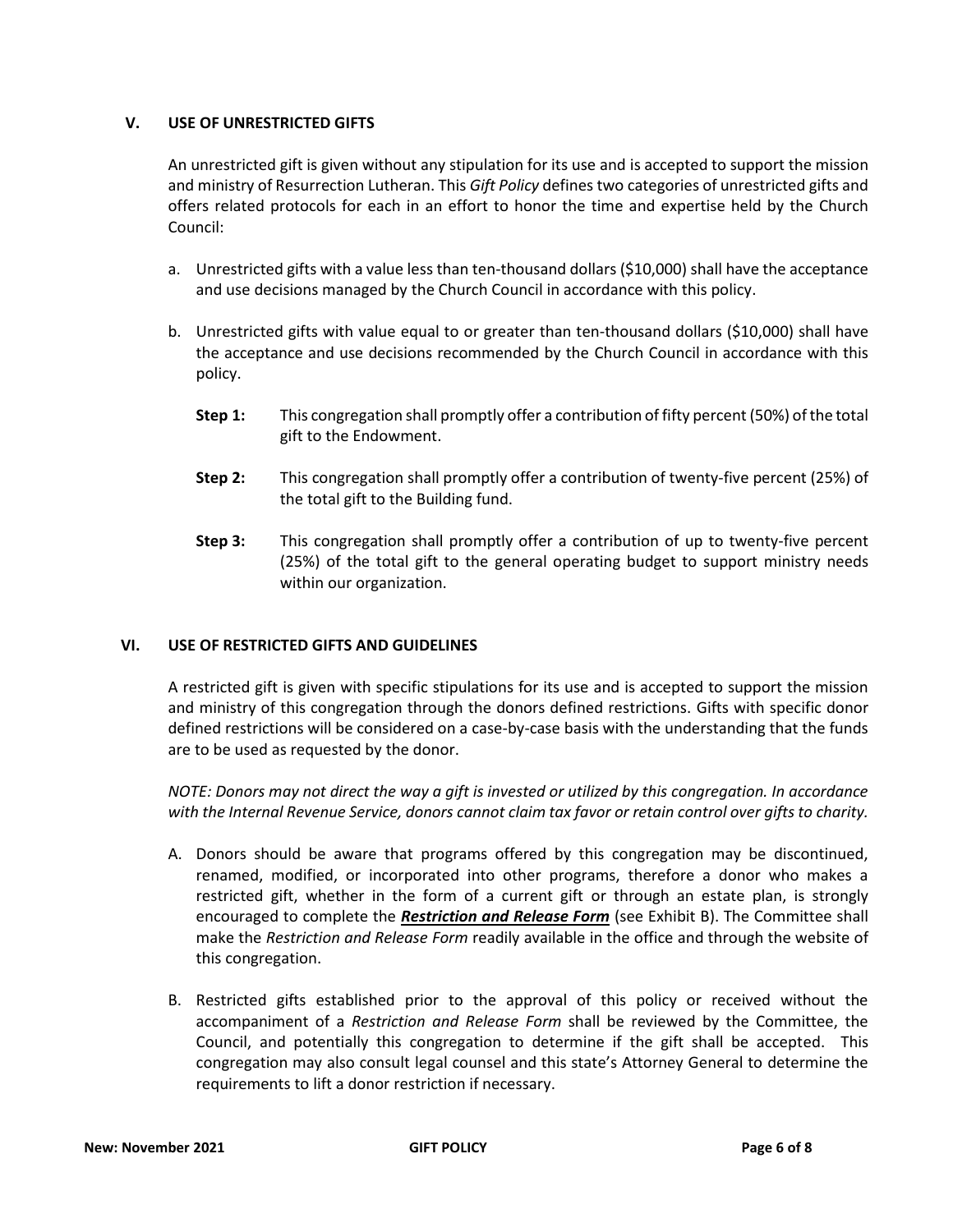- C. Donor Restricted Gifts to the Endowment Fund: If a donor wishes to establish a named endowment, the gift should/shall meet the following requirements:
	- a. Must be valued at Fifty Thousand dollars (\$50,000.00) or greater.
	- b. May be named after the original donor.
	- c. Can accept contributions from other donors.
	- d. Become an asset of this congregation.
	- **Step 1:** The congregation shall apply the full proceeds of the gift to the restriction defined by the donor.
	- **Step 2:** In the rare event the gift is unable to be used as intended by the donor due to a lack of funding, need, or program; and after a review period of at least twelve (12) months; and in alignment with the restriction release requirements of this congregation and this state, the gift may become unrestricted and the balance of the gift (including any accumulated interest) may be utilized as an unrestricted gift as described in the *Gift Policy Section V.*

### **VII. MEMORIAL AND HONORARY GIFTS**

Memorial and honorary gifts include gifts given in memory or honor of loved ones, friends, or others and may be unrestricted or restricted.

Memorial and honorary gifts are subject to the guidelines for gift acceptance, appreciation, and valuation as defined in *Gift Policy Sections III*. Unrestricted memorial and honorary gifts with a value less than ten-thousand dollars (\$10,000) shall support the annual operating budget of the congregation. The gift use guidelines defined in *Gift Policy Section V.* shall apply to all unrestricted memorial or honorary gifts with a value of ten-thousand dollars (\$10,000) or greater. Restricted memorial and honorary gifts with a value less than ten-thousand dollars (\$10,000) shall be maintained in a separate Memorial Fund account until used for the designated purpose. Restricted gifts that are not able to be used for the designated purpose within two years will be transferred to the general fund bank account to be used for general operating purposes.

Memorial and honorary gifts are subject to the same guidelines for gift acceptance, appreciation, valuation, and use as defined in the *Gift Policy Sections III, IV, V and VI*.

NOTE: Notification shall be provided to the individual, family, or the individual's estate, listing the donors who contributed a memorial or honorary gift.